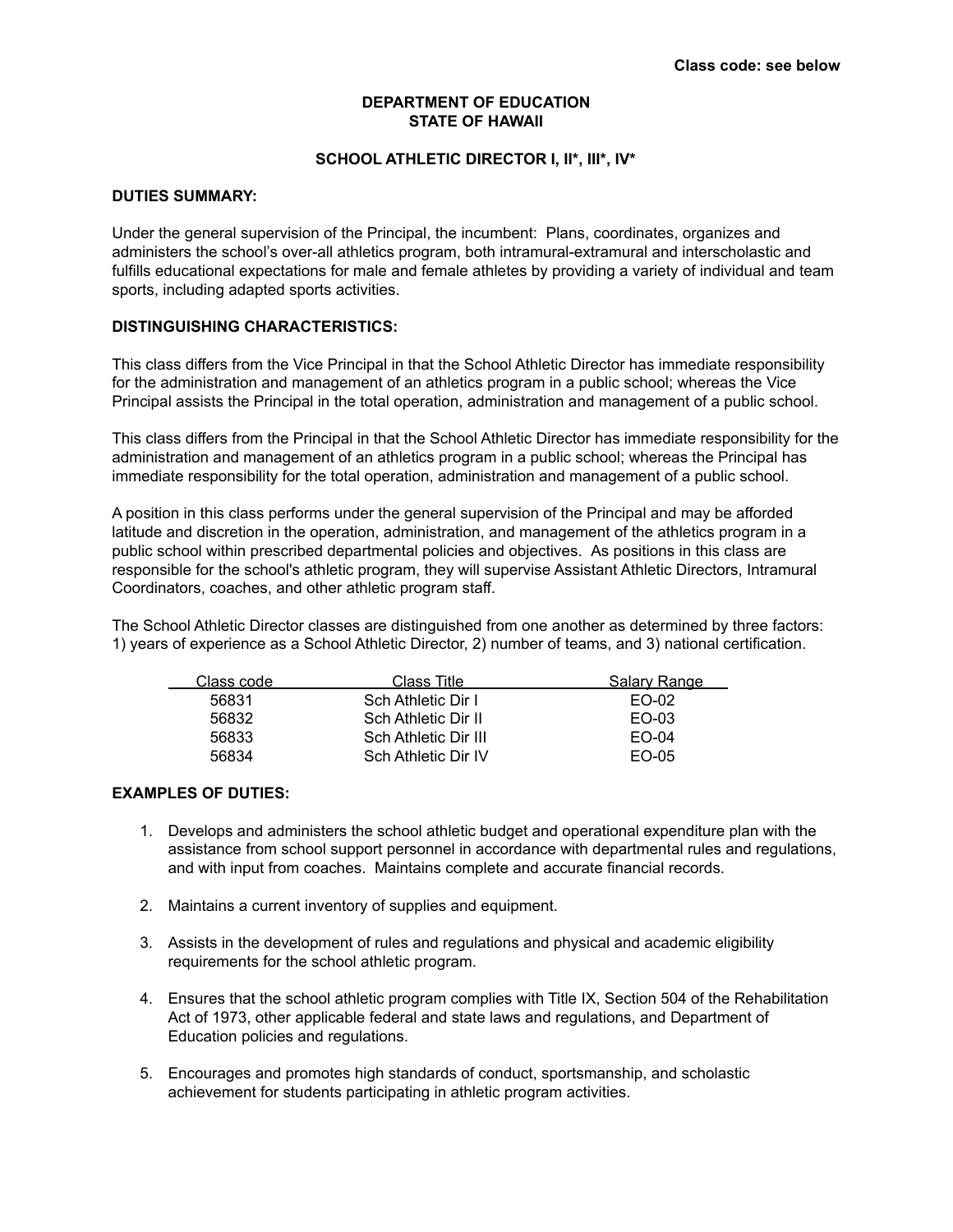- 6. Assists in the implementation of policies, programs, and activities designed to curb and control student violence and vandalism in the schools.
- 7. Prepares eligibility and participation lists of students for all sports and submits to the Principal; monitors student scholastic and conduct eligibility throughout the year and revises lists as appropriate.
- 8. Organizes, conducts and supervises all athletic awards programs.
- 9. Orients all coaches regarding their role and responsibilities to students, the school staff, parents, and community. Provides or coordinates training workshops for coaches in their respective sports.
- 10. Refrains from coaching and advising interscholastic and intercollegiate activities, whether on an informal or formal basis. (Exception: Emergency or unusual situations occurring in the Athletic Director's own school.)
- 11. Plans, coordinates, and supervises the execution of arrangements for interscholastic and intramural scheduled games and matches in all sports, including pre-season and interschool practice contests.
- 12. Administers and implements the development of the intramural program.
- 13. Assists with the high school counseling program in seeking athletic scholarships and in planning post-high school experiences for student athletes.
- 14. Plans, arranges, and supervises all trips by athletic teams, accompanying all teams on trips, including those to the neighbor islands and out-of-state, unless assigned to a designee.
- 15. Maintains a current report-filing system on athletic department matters such as financial records, league rules, student rosters, athletic awards, accident/injury reports, and other related documentation.
- 16. Supervises, in the absence of an Athletic Trainer, the re-entry of injured athletes who have been given permission by a medical doctor to return to athletic competition.
- 17. Maintains and distributes a current school athletic policy handbook and sports rules to all coaches.
- 18. Arranges transportation needs of all athletic teams and ensures that certified drivers are used.
- 19. Ensures that all athletes have parental consent, physical examinations, and insurance coverage before they practice or participate in any preseason or league contest.
- 20. Fosters a program designed to support athletic teams and school spirit.
- 21. Supervises, or assigns to a designee the supervision of all athletic ticket sales and fund-raising events for athletics.
- 22. Selects and assigns athletic coaches and staff members, with the approval of the Principal, and conducts evaluations.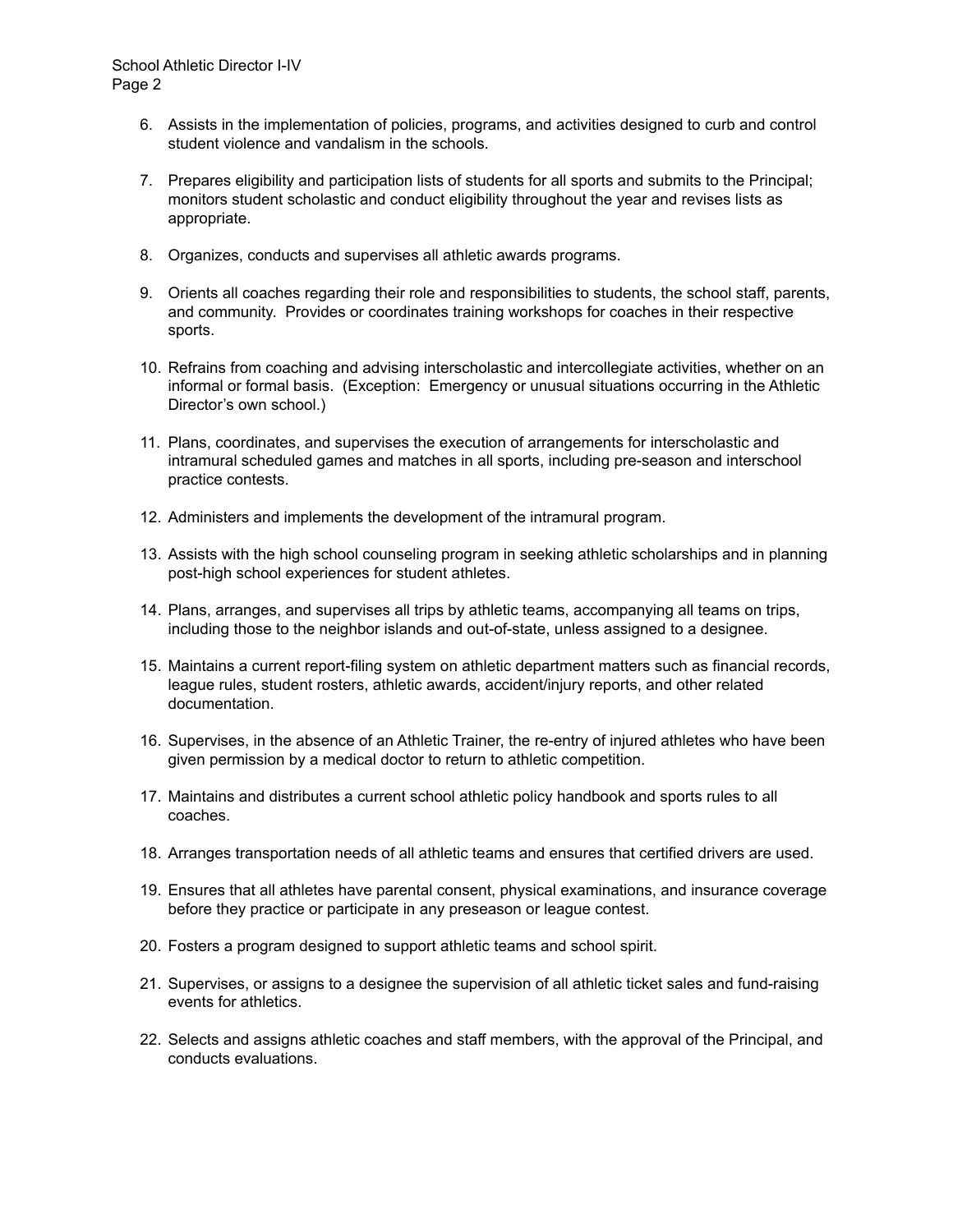- 23. Promotes and fosters good school-community relations by keeping the community aware of and responsive to the athletic program by preparing news/information releases to the news media and meeting with various interest groups.
- 24. Coordinates the provision of game support services, such as officials, team physicians, and police officers; assumes general responsibility for the proper supervision of home games and serves as tournament director when conducting state tournaments.
- 25. Coordinates with the School Food Service Manager any requests for pre-game or post-game meals or for summer training tables.
- 26. Coordinates the provision of appropriate school support services for visiting teams.
- 27. Coordinates with the Principal, decisions concerning booster groups, parents, and community volunteers who are involved in athletic functions in the school.
- 28. Supervises and coordinates with appropriate personnel the use of facilities to ensure the proper maintenance and preparation for athletic and instructional purposes.
- 29. Schedules and directs the use of athletic facilities, fields and equipment and coordinates such scheduling with appropriate school officials.
- 30. Performs other related duties as required or assigned by the principal.

# **MINIMUM QUALIFICATION REQUIREMENTS (MQRs):**

**Education:** Graduation from an accredited college or university with a bachelor's degree, preferably in education with coursework in sports/athletic administration or physical education.

| <b>Position Title</b> | <b>Specialized Experience</b>                                                                                       | Number of Teams                      |
|-----------------------|---------------------------------------------------------------------------------------------------------------------|--------------------------------------|
| Sch Athletic Dir I    | Five (5) years as an Assistant Athletic<br>Director, high school head varsity coach<br>or high school administrator | None                                 |
| *Sch Athletic Dir II  | Two (2) years as a Sch Athletic Dir I                                                                               | Twenty-nine (29) teams or less       |
| *Sch Athletic Dir III | Two (2) years as a Sch Athletic Dir I                                                                               | Thirty (30) to forty-nine (49) teams |
| *Sch Athletic Dir IV  | Two (2) years as a Sch Athletic Dir I                                                                               | Fifty (50) teams or more             |

# **Specialized Experience and Team Count:**

## **Certification:**

A certificate from the National Interscholastic Athletic Administrators Association is required for the School Athletic Director II and above.

**Knowledge of:** Philosophy of athletic administration; code of ethics and sportsmanship; principles of budgeting, crowd management, fundraising, health and safety, sports medicine, record keeping, school-community relations, and public relations with Booster clubs and other organizations; rules and regulations of the appropriate interscholastic league, the Hawaii High School Athletic Association (HHSAA) and the National Federation of High School Associations (NFHSA); pertinent federal and state laws, rules and regulations; Department of Education policies and administrative procedures.